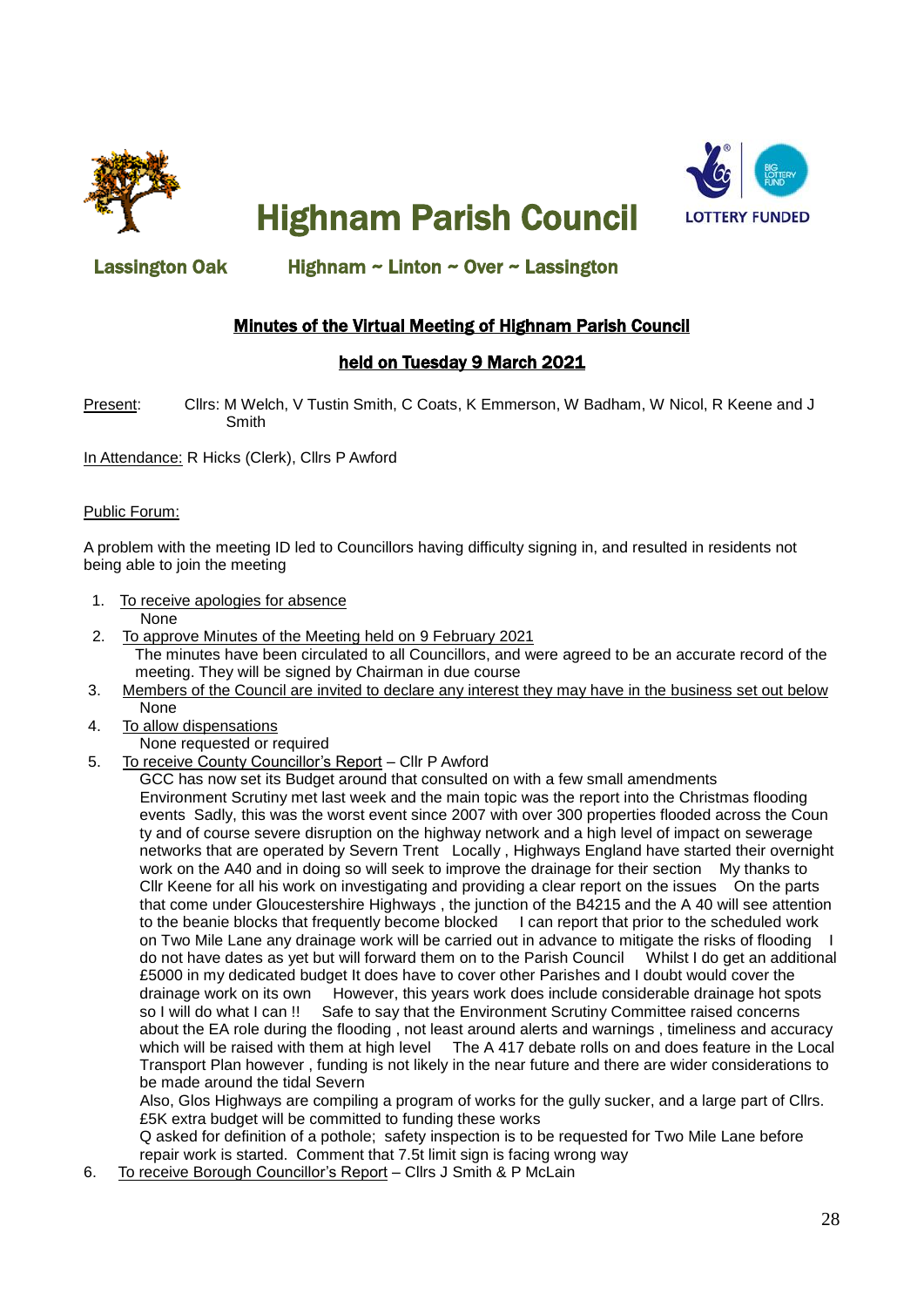There has been recent updates and the Councillors received a presentation on the Ashchurch Garden Town and the Golden Valley Garden Community. Both large developments progressing well. Information can be found on line. The Garden community is a joint project with Cheltenham Council

 and will provide some 3700 more houses and much employment, especially around cyber security, making the area one of the top areas in the country for this type of employment.

 Consultation on the M5, Junction 10 has closed and feedback is being reviewed. The summary of the findings will be available later this month, with the full report mid 2021.

 Health Overview and Scrutiny meeting stressed there should be no relaxation of Covid measures and to please all stick to the Government Guidelines. Vaccine rollout continues to go well in Gloucestershire with the County being one of the leading areas.

 TBC Local Plan is undergoing a virtual examination in public. This is to check the soundness of the plan and it is judged against National Planning Policy.

Census 2021, please encourage all to complete this.

 Q asked regarding TBC land supply; 3,700 houses to be built at Golden Valley and around 10,000 at Ashchurch, which it is hoped will take pressure off rural areas. The matter of TBC land supply has yet to be resolved.

7. To receive Clerks Report and Correspondence

 To date, we have received 3 payments towards cost of the FOD report prepared by David Crofts. Payments are still outstanding from Blaisdon and Huntley Parish Councils. These have been chased by Email and by telephone. A report had been requested from HCCT, reference February Parish Council meeting, all Councillors received this on 2 March 2021.

 The vacancy for Clerk/RFO has been advertised on Parish Council notice boards and web site, also in the Link, with GAPTC and a request sent to TBC Human Resources for them to advertise it with Job Centres. We have had several enquiries so far, and one application received to date; others are anticipated.

 The Annual Parish Meeting, which was cancelled in 2020 due to the Coronavirus Pandemic, is under consideration currently. Face to face meetings will not be permitted until after 7 May at the earliest; it might be that the APM for 2021 which has to take place before 1 June, should be held by Zoom.

- 8 Finance –
- i. To approve invoices for payment

| 15 February 2021 | Mainstream Digital | DD     | 4 | 0.40    |
|------------------|--------------------|--------|---|---------|
| 28 January 2021  | R D Hicks (Zoom)   | Online |   | 14.39   |
| 24 February 2021 | D Crofts           | Online |   | 1826.00 |
| 28 February 2021 | <b>Admin Costs</b> | S/O    |   | 547.95  |
| 9 March 2021     | Zoom               | Online |   | 14.39   |
| 9 March 2021     | Goodwood Fencing   | Online | 4 | 888.00  |

 Q asked what Goodwood Fencing payment was for; this was repositioning of Highnam village sign on The Green

ii. To confirm Risk Assessment Document

Proposed Cllr Tustin Smith, seconded Cllr Emmerson, all in favour

9. To receive and comment on Planning Applications

| 1 21/00053/FUL                                                                             | 1 Poppy Field, GL2 8LU | Amendment to parking and fencing |  |  |  |  |
|--------------------------------------------------------------------------------------------|------------------------|----------------------------------|--|--|--|--|
| Further comment regarding issues with this application; to be added to TBC Planning Portal |                        |                                  |  |  |  |  |

10. To discuss NDP Review

 NDP Planning Group have been refining the documents; it is anticipated that consultation will run for 3 weeks. An indicitive road map setting out.the various steps has been circulated to Councillors. Face to face meetings should be able to be held late June '21. No feedback has yet been received from Forest of Dean Council following the consultation on their plans for development in the Churcham area. A meeting with M7Planning has resulted in them deferring their planning application to take account of Council views

11.. To receive update on Parish Plan Refresh

 Quotes are now being sought for the Village Footpath; these will be referred to PC before a decision is made. Work continues on the Recreation Field project plans. EW Group had a meeting with TBC; TBC may be able to offer a replacement for the Lassington Oak. Q was asked regarding the specification for the footpath.

12. To discuss overgrown hedges/footpaths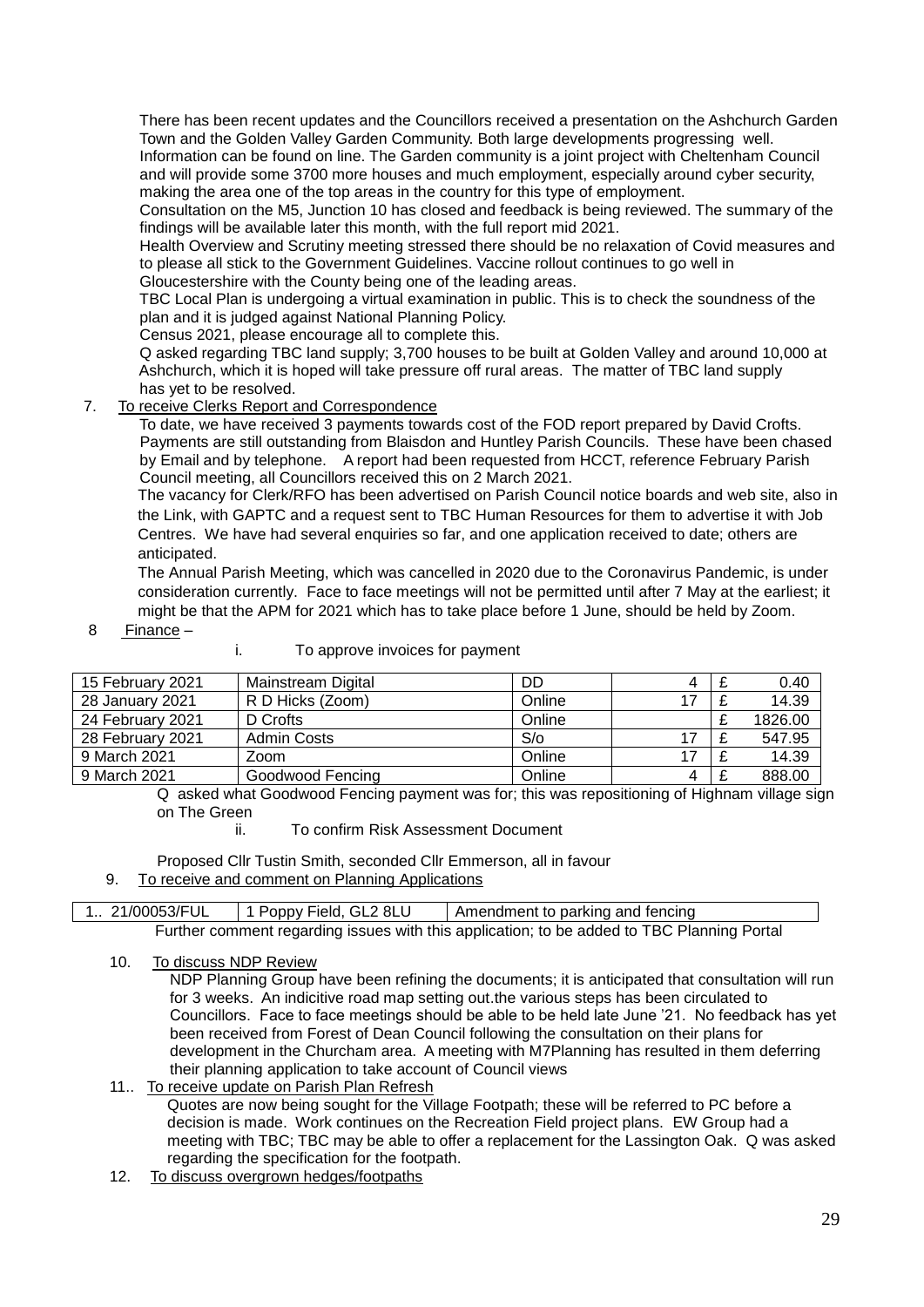EWG have suggested the possibiltiy of taking over the management of Lassington Wood. An idea was put forward that a small group could be set up to take on small projects; suggestion that this could be aligned with HGNS. A small group led by Cllrs Badham and Coats will dicuss this with HGNS

13. To discuss HCCT

 Reports have been received from HCCT, and circulated. It was suggested that HCCT should be congratulated on their work to date on Old School project, and on the redecoration of the Community Halls. Q was asked as to whether they have a contingency plan in place, in the event of reduced future bookings. Cllr Emmerson agreed to become an HCCT Trustee.

#### 14. To discuss signs around the Parish

 Photos of various signs around the Parish had been circulated; responsibility for road signs rests with Glos Highways and street signs with Tewkesbury BC. Some have already been reported for action

15. Bank Reconciliation

# Bank Reconciliation February 2021

| Bank Balance at 1 February | 51,202.18 | <b>Payments February</b>    | 3321.99   |
|----------------------------|-----------|-----------------------------|-----------|
|                            |           | <b>Outstanding Payments</b> | 0.00      |
| <b>Receipts February</b>   | 304.33    | <b>Restricted Funds</b>     | 24,473.27 |
|                            |           | Available Balance           | 23,712.81 |
|                            |           | Bank Balance at 28 February | 48,183.52 |
|                            |           | Petty Cash                  | 2.56      |
|                            |           | <b>Total Balance</b>        | 48,186.08 |
| <b>Restricted Funds</b>    |           |                             |           |
| <b>Council Reserves</b>    | 10,000.00 |                             |           |
| <b>Project Reserves</b>    | 10,000.00 |                             |           |
| <b>NDP Reserves</b>        | 4378.21   |                             |           |
| Fun Day Proceeds           | 95.06     |                             |           |
|                            | 24,473.27 |                             |           |

## Lloyds Bank Account

#### 16. Residual Items

1. As Highnam Flood Warden, I would like to update the parish on items occurring behind the scenes to reduce flooding and help with flood responses in the future. Please share this information with others who may not have seen it.

The focus will be the flooding on the 23rd of December 2020 and mainly the A40.

The flood event occurred after 52mm of rain fell on already waterlogged soil. Whilst almost all main drains and ditches were overcome with the quantity of water, there were some key issues that worsened the situation. The A40 by Over Farm to the Toby Carvery is drained by an underground pipe (culvert) that takes water from road drains and farm ditches, then follows the road before heading under the travellers park opposite the Toby Carvery, the railway and then to an Environment Agency water gate (sluice) that sits on the banks of the Severn. As far as we can tell, there are no records of the culverts route beyond the Carvery, it has not been cleaned for a long time and the out fall is partially covered with silt. As each landowner has responsibility to keep clear the water courses flowing through or under them, Highways England, Network Rail, the Lower Severn Drainage Board, the Environment Agency and landowners will be coming together to ensure the cleaning operation takes place. Highways England are also surveying/mapping the culvert and checking their maths to demonstrate its ability to take the rainwater that is supposed to flow through it.

Getting all these entities talking has taken a while and having the works completed will take further time. The first signs of action will take place towards the end of the re-surfacing work being carried out. The collection chambers on the side of the road will be emptied by a large tanker (last done in August 20) and Highways England employees will be seen inspecting the areas around and under manhole covers.